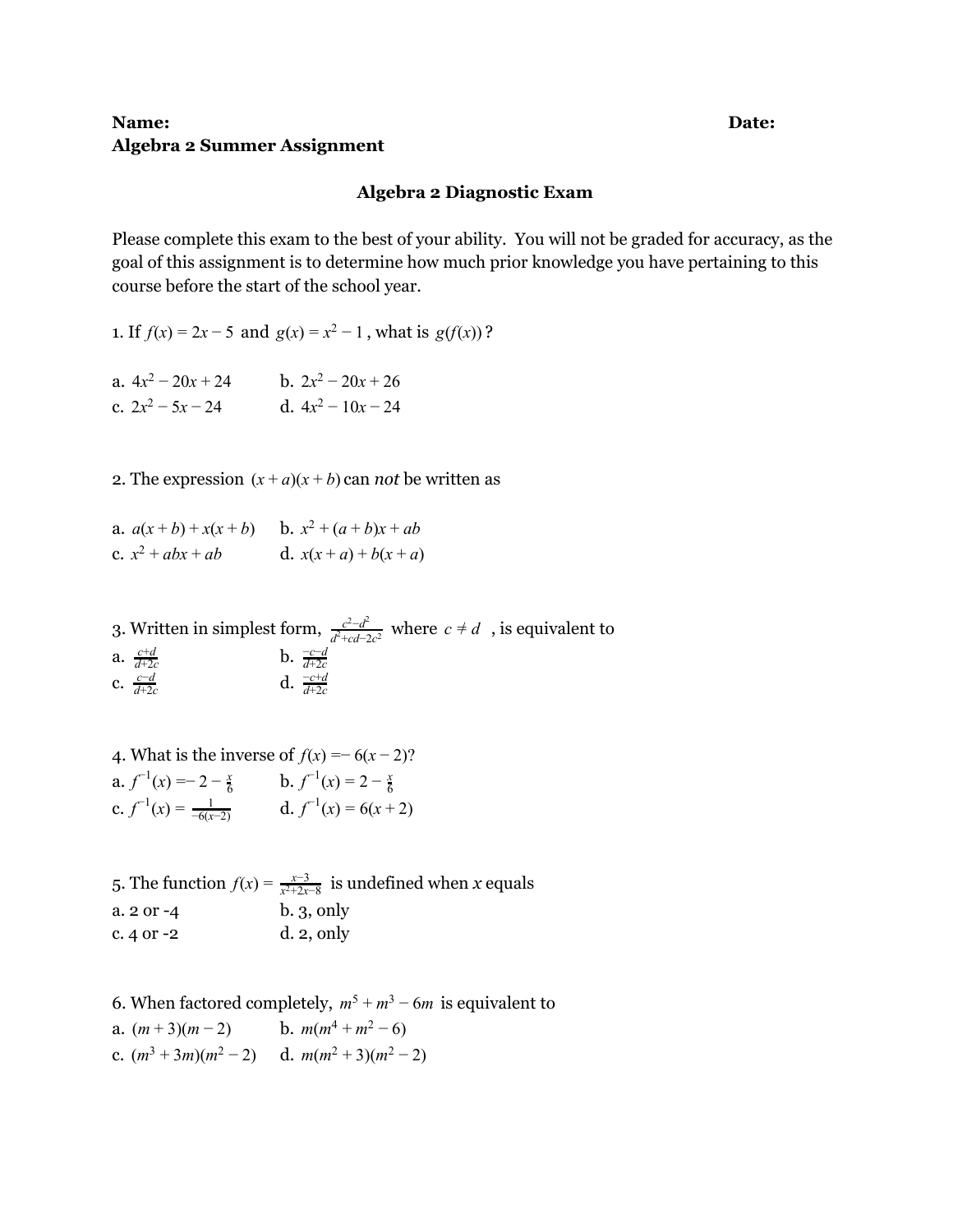7. What is the solution to the system of equations  $y = 3x - 2$  and  $y = g(x)$  where  $g(x)$  is defined by the function below?



| $a. (0, -2)$              | b. (1, 6)                |
|---------------------------|--------------------------|
| c. $(0, -2)$ and $(1, 6)$ | d. $(1,1)$ and $(6, 16)$ |

8. Given  $f^{-1}(x) = -\frac{3}{4}x + 2$ , which equation represents  $f(x)$ ? a.  $f(x) = \frac{4}{3}x - \frac{8}{3}$  b.  $f(x) = \frac{3}{4}x - 2$ c.  $f(x) = -\frac{4}{3}x + \frac{8}{3}$  d.  $f(x) = -\frac{3}{4}x + 2$ 

9. The equation  $4x^2 - 24x + 4y^2 + 72y = 76$  is equivalent to a.  $4(x-3)^2 + 4(y+9)^2 = 76$  b.  $4(x-3)^2 + 4(y+9)^2 = 121$ c.  $4(x-3)^2 + 4(y+9)^2 = 166$  d.  $4(x-3)^2 + 4(y+9)^2 = 436$ 

10. The zeros for  $f(x) = x^4 - 4x - 9x^2 + 36x$  are a. 0,  $\pm 3$ , 4 b. 0,  $\pm 3$ , -4 c. 0, 3, 4 d. 0, 3, − 4